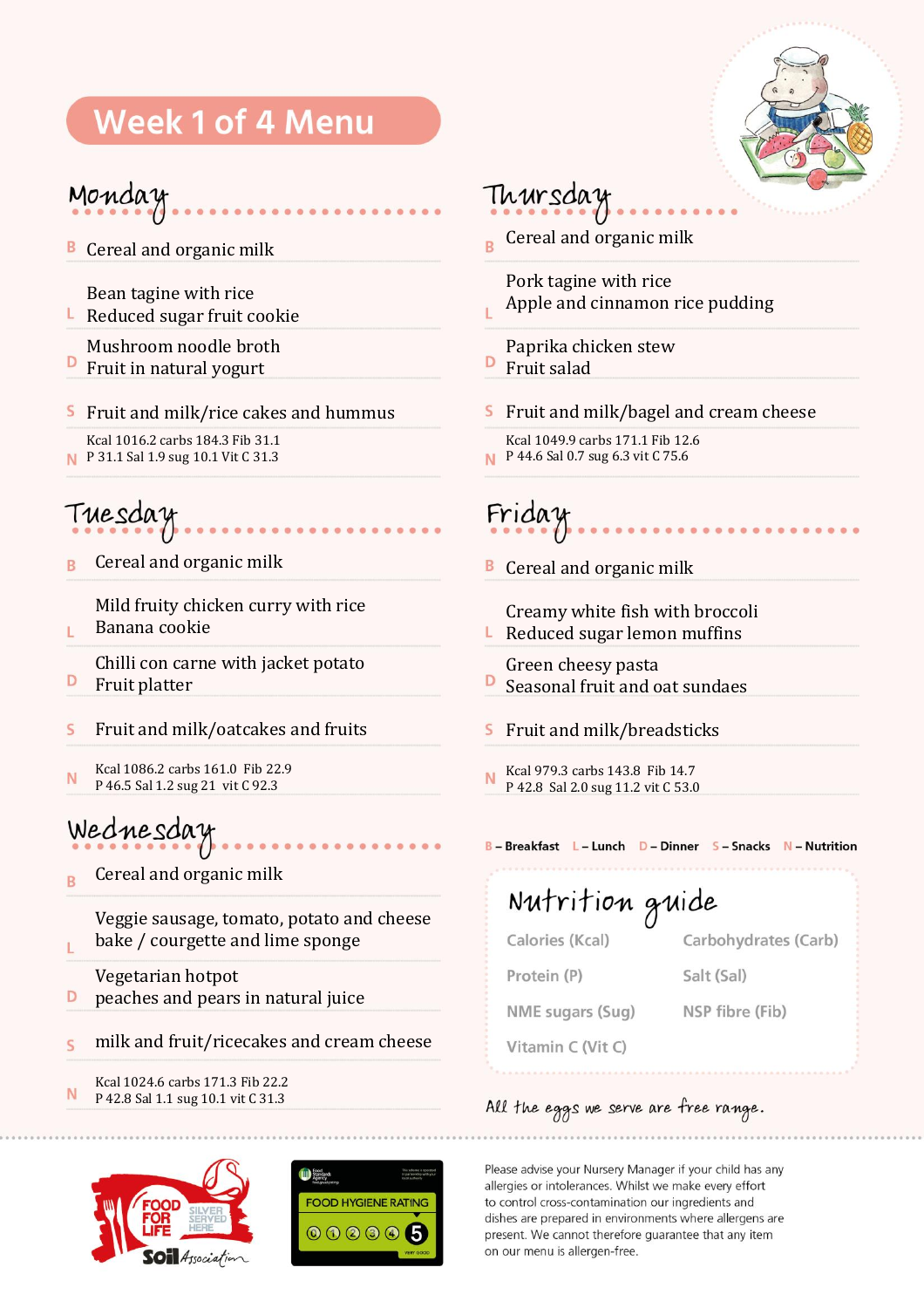## **Week 2 of 4 Menu**



#### Monday

Cereal and organic milk

Spanish style chicken bake

- Chocolate and beetroot sponge Ï.
- Butterbean alfredo D Fruit and oat sundaes
- Fruit and milk/crumpets and spread with  $\overline{\mathsf{s}}$ veg sticks
- Kcal 970.4 Carb 148.7 Fib 20.1 P45.0 Sal 1.7 Sug 2.5 Vit c N 37.8

### Tuesday

- Cereal and organic milk
- R
	- Vegetable stew with crusty brown bread roll
- Kcal 1037 carbs 148.3 Fib 20.9 P48.1 Sal Rice pudding with banana and cinnamon
- Mixed bean chilli with jacket potato D Seasonal fruit salad
- Fruit and milk/crumpet with beanie dip s
- Kcal 990.4 carbs 164.0 Fib 16.8 N P 34.0 Sal 1.6 sug 1.0 vit C 32.9

#### Wednesday Cereal and organic milk

R

- Creamy chicken and leek hotpot with broccoli
- **Banana and cinnamon semolina**
- Spicy butternut and parsnip soup
- **D** Fruit platter
	- Fruit and milk/pitta, pepper sticks and fruit
- Kcal 967.6 carbs 161.1 Fib 16.0 P 42.3 Sal 1.3 sug 6.2 vit C 69.0





### Thursday

- Cereal and organic milk Ŕ
	- Shepard's pie with broccoli Stewed plums and natural yogurt
- Homemade pizza and veg sticks D Fruit platter
- Fruit and milk/oatcakes and clementine
- Kcal 1037 carbs 148.3 Fib 20.9 P 48.1 Sal 1.3 sug 4.5 vit C 109.0

## Friday

Cereal and organic milk

Salmon and broccoli pasta Sugar free cookie

- Bean stir fry
- D Fruit in natural yogurt
- Fruit and milk/ pitta and tuna dip
- Kcal 990.5 carbs 170.6 Fib 24.0 P 42.2 Sal 0.7 sug 7.2 vit C35.4

#### B-Breakfast L-Lunch D-Dinner S-Snacks N-Nutrition

#### Nutrition guide Calories (Kcal) Carbohydrates (Carb) Protein (P) Salt (Sal) NME sugars (Sug) NSP fibre (Fib)

Vitamin C (Vit C)

## All the eggs we serve are free range.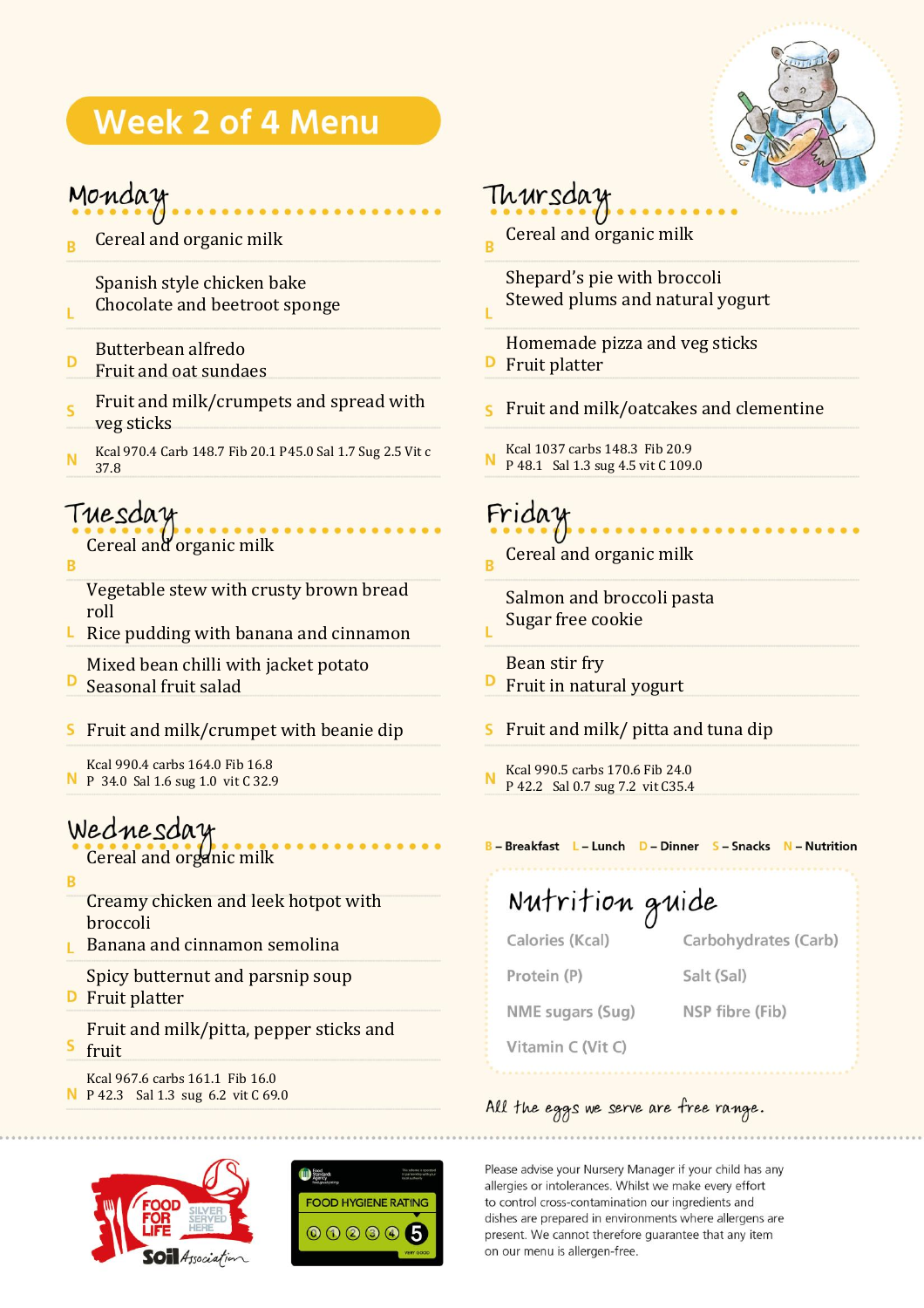## Week 3 of 4 Menu

## Monday

R

Cereal and organic milk

Sweet potato pepper tikka masala with nann

- L Reduced fruity flapjack
- Cauliflower and broccoli bake D Fruit sorbet
- Milk and fruit /crackers and veg sticks  $\overline{\mathsf{s}}$
- with houmous Kcal 1011.2 carbs 179.3 Fib 13.1 P 27.5 Sal 1.4 sug 4.9 N vit C 81.6

### Tuesday

R

Ĺ

Cereal and organic milk

Chicken roast dinner Sugar free date and coconut cookie

BBQ Beef with pasta and carrots

- D Strawberry yogurt
- Milk and fruit /fruit and toast fingers S
- Kcal 1050.4 carbs 168.3 Fib 20.6 P 43.9 Sal 1.3 sug 4.9 N vit C 81.6

### Wednesday

Cereal and organic milk

B

Salmon and pea rissoto Fruited tealoaf

Ĺ

Roasted vegetable and red lentil pasta Fruit platter D

Milk and fruit/bagel and spread  $\overline{\mathsf{S}}$ 

Kcal 975.7 carbs 176.1 Fib 14.9 P37.5 Sal 1.3 sug 10.7 vit C 57.9N





## Thursday

Cereal and organic milk

Beef goulash with rice and beans Spiced apple loaf

- Broccoli and tuna pasta D Fruit salad
- S Milk and fruit /muffin and spread
- Kcal 1015.1 carbs 14.1 Fib 15.2 P40.8 Sal 1.2 sug 0.4 vit N C 120.9

### Friday

Ĺ

Cereal and organic milk Ŕ

#### Fish fingers with mash and peas Chocolate and coconut flapjack

- Sweet and sour chicken with rice D
- Mango and mandarin fool Fruit and milk/bagel with spread with veg S sticks and spicy chickpea dip
- Kcal 989.0 carbs 149.0Fib 13.1 P31.4 Sal 1.5sug 5.8 vit N C 33.5

#### B-Breakfast L-Lunch D-Dinner S-Snacks N-Nutrition

Nutrition guide Calories (Kcal) Carbohydrates (Carb) Protein (P) Salt (Sal) NME sugars (Sug) NSP fibre (Fib) Vitamin C (Vit C)

#### All the eggs we serve are free range.